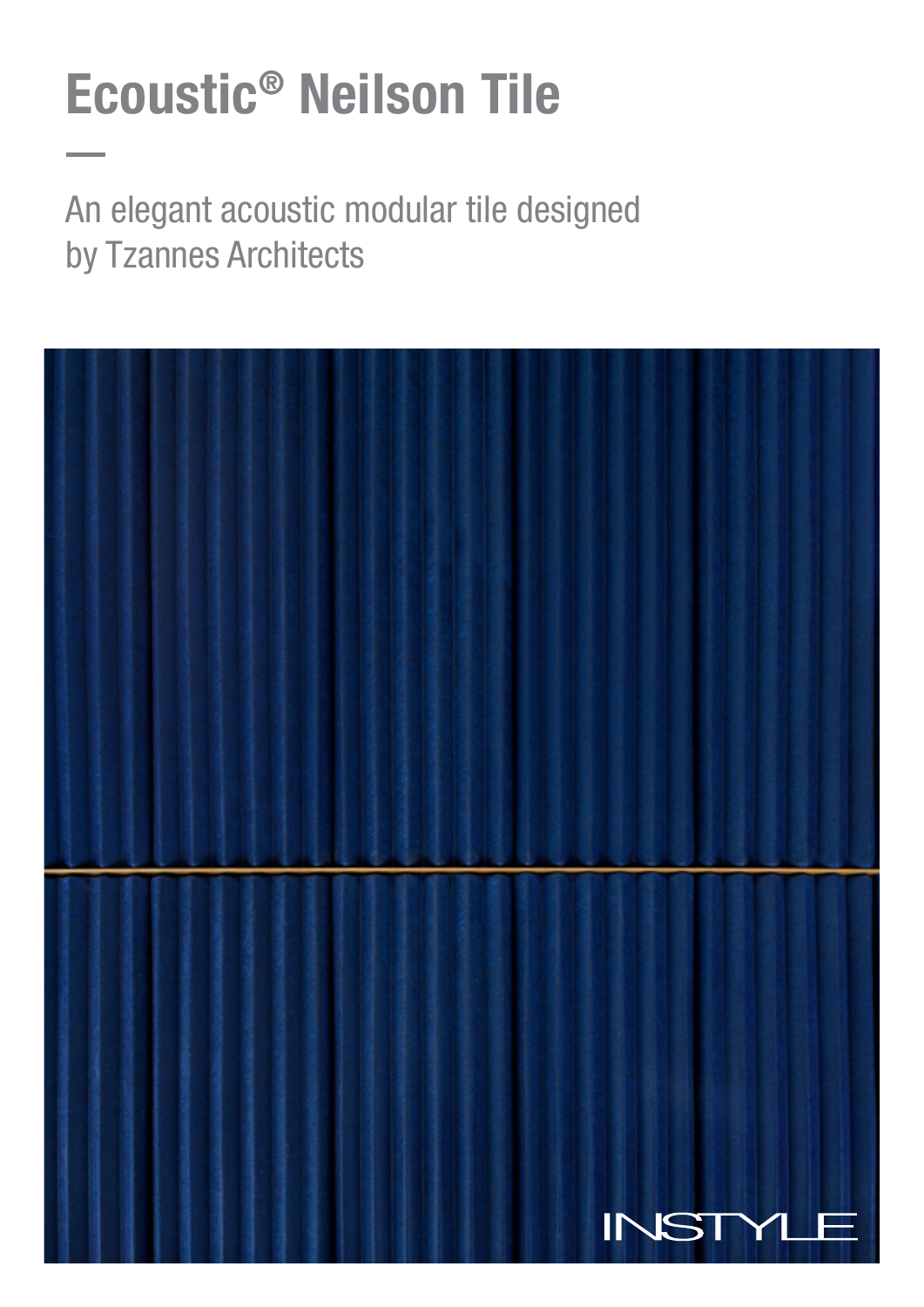## Ecoustic® Neilson Tile by Tzannes Architects



PRODUCT Ecoustic® Neilson Tile

COMPOSITION 100% polyester (<23% PC + PI recycled PET)

DIMENSIONS 300mm (w) x 800mm (h) x 50mm (d)

ACOUSTIC NRC 0.75 / αw 0.55 MH NRC 0.9 / αw 0.7 MH (with Ecoustic® Infill)



| <b>FIRE TEST</b> |                                                                                                                                     |
|------------------|-------------------------------------------------------------------------------------------------------------------------------------|
| AS/ISO 9705      | Group 1<br>SMOGRA < 100                                                                                                             |
| GB8624-2012      | Grade B1                                                                                                                            |
| APPLICATION      | wall tiles                                                                                                                          |
| ORIGIN           | Designed and made in Australia                                                                                                      |
| <b>WARRANTY</b>  | A 12 month warranty is provided against<br>manufacturing defects. Internal installation only,<br>outdoor use will void any warranty |

Please contact your representative for CAD drawings



#### **BENEFITS**

Lightweight, Easy to Handle + Install: Position the 4-way clips using the template provided, then simply press the tile into place. The tiles can be easily moved or extended at a later stage.

#### Designed for the Environment



Building Rating Systems: Neilson Tile will contribute the following points for Green Star, LEED + WELL building standards.

| <b>Criteria</b>                       | Green<br><b>Star</b> | LEED      | WFI I     |
|---------------------------------------|----------------------|-----------|-----------|
| <b>Recycled Content</b>               |                      |           | NА        |
| Low VOC                               |                      |           |           |
| <b>Recycling Program</b>              |                      |           | NА        |
| <b>EPD</b>                            |                      |           | <b>NA</b> |
| <b>Declare Label</b>                  | NА                   |           |           |
| <b>Greentag Level A Certification</b> |                      |           |           |
| <b>Toxic Material Reduction</b>       | <b>NA</b>            | <b>NA</b> |           |
| <b>Sound Reducing Surfaces</b>        | NΔ                   | NΔ        |           |

| <b>HOW TO SPECIFY</b> |                                                                        |  |
|-----------------------|------------------------------------------------------------------------|--|
| <b>DESIGN</b>         | Ecoustic <sup>®</sup> Neilson Tile                                     |  |
| I COLOUR'             | Select from Ecoustic <sup>®</sup> Felt colours                         |  |
|                       | <b>ECOUSTIC<sup>®</sup> INFILL</b>   Optional extra - order separately |  |